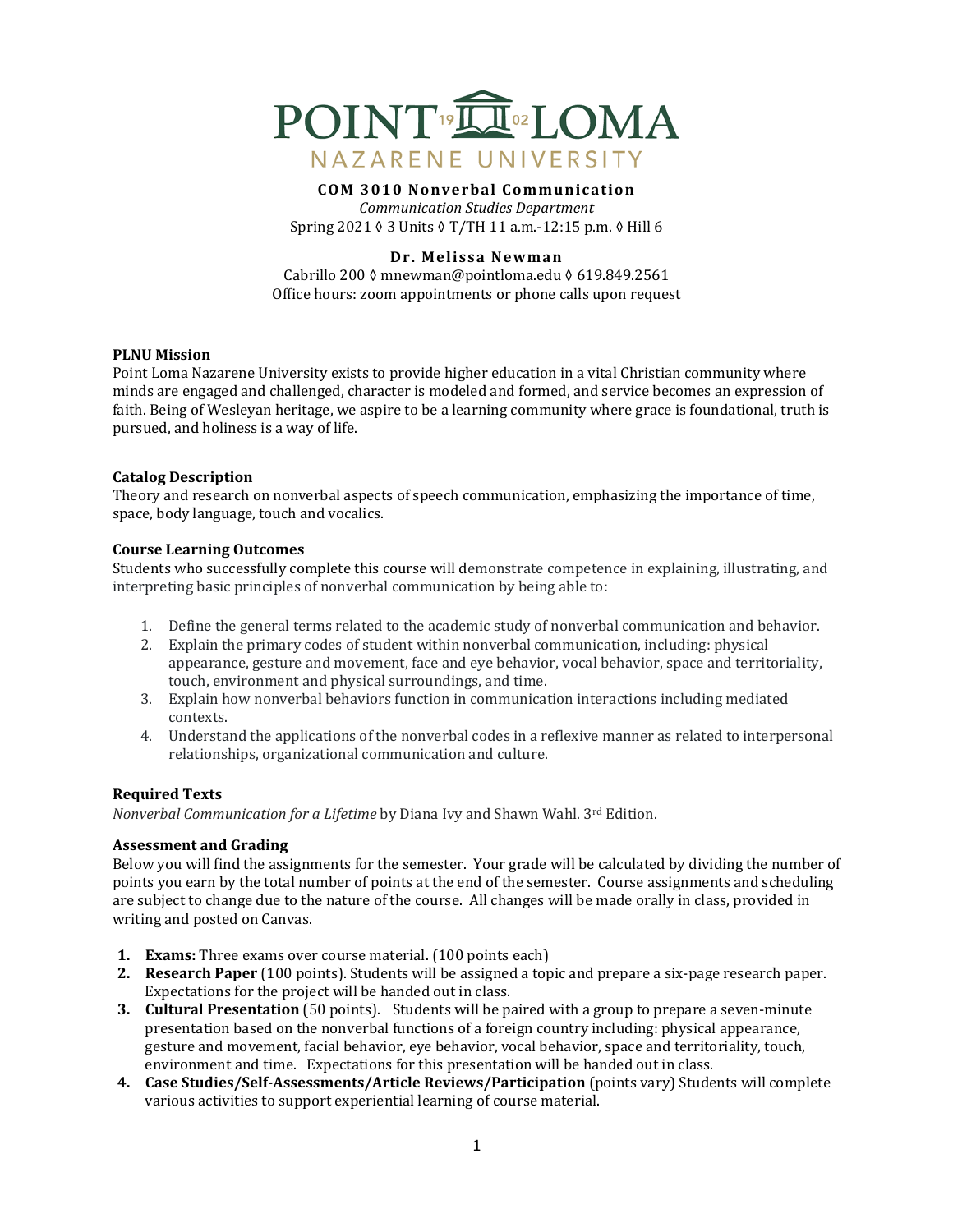## **Grade Scale**

A- = 90-92%; A = 93-100: Excellent (*exceptional, superlative presentations, engaged in class lecture and discussion, attendance, posture, interest, etc. Comprehensive excellence is needed for a superlative grade in this course*.

 $B = 80-82\%$ ;  $B = 83-87\%$ ;  $B = 88-89\%$ : Above average

 $C = 70-72\%$ ;  $C = 73-77\%$ ;  $C = 78-79\%$ : Average (*mediocre, passable, fair, midpoint between extremes of excellence and failure.)*

 $D = 60-62\%$ ;  $D = 63-67\%$ ;  $D = 68-69\%$ : Below average

F = 59% and below: Failure (*omission or lack of satisfactory performance of action or task, inadequate, impassable, etc.)*

## **Method of Instruction**

The course is taught through lecture, discussion, class activities, and a semester project all designed to help you develop critical thinking abilities as they relate to organizational life. Lectures will often introduce material beyond that which is covered in readings and will assume information supplied in the text. Lecture and text should complement, not substitute for each other. It is your responsibility to come to class ready to think, challenge, analyze, and apply the material covered.

Additional norms include the following:

- 1. PLNU's reopening plan was approved by San Diego County as a result of robust protocols to keep everyone safe. These protocols required significant investments in testing and tracing resources, cleaning, technology enhancements in our classrooms, and extensive changes to accommodate social distancing. Students are expected to follow the protocols at all times.
- 2. During our in-person class we will wear cloth face masks and maintain social distance.
- 3. For group work, students will have the option to work in-person (following protocols) or virtually.
- 4. Students are expected to attend class and be on time. Failure to make presentations on schedule will result in a failing grade for that presentation. In the event of absence students seek missed information/notes from classmates and/or Canvas.
- 5. PLNU allows up to 25% of course work to be completed in Canvas so we will utilize it throughout the semester. Canvas will have your assignments listed with due dates set and all the materials needed for the course beyond the textbook. Students should set their Canvas user preferences to get daily reminders for assignments due. All written work must be typed, and attention should be paid to form (including grammar, punctuation, spelling, APA formatting and general appearance) as well as content. Late work will receive an automatic point deduction unless there is DRC accommodation for illness.
- 6. Integrity is of great importance. Plagiarism of any sort will not be tolerated and will result in a grade of "F" for the project and possibly the course. See university notifications below for specifics.
- 7. Classroom disruption by cell phones or other electronic devices (i.e. text messaging) is prohibited. All laptops, cell phones and similar electronic devices must remain turned off and out of sight for the duration of class unless we are using them for course work. A student may face a zero and/or failure in the class if an electronic device is used for cheating during a test.
- 8. Please be super considerate of our learning process. Please do not walk in/out of the classroom during lecture. Also, please do not carry on side conversations while the professor is lecturing.
- 9. This syllabus serves as the contract between the students and professor. Your continued enrollment in the course serves as agreement to abide by the policies and information set forth here within.

#### **Course Schedule**

Please note: Due to the nature of this course, the schedule is subject to change. All changes will be posted on Canvas and announced in class.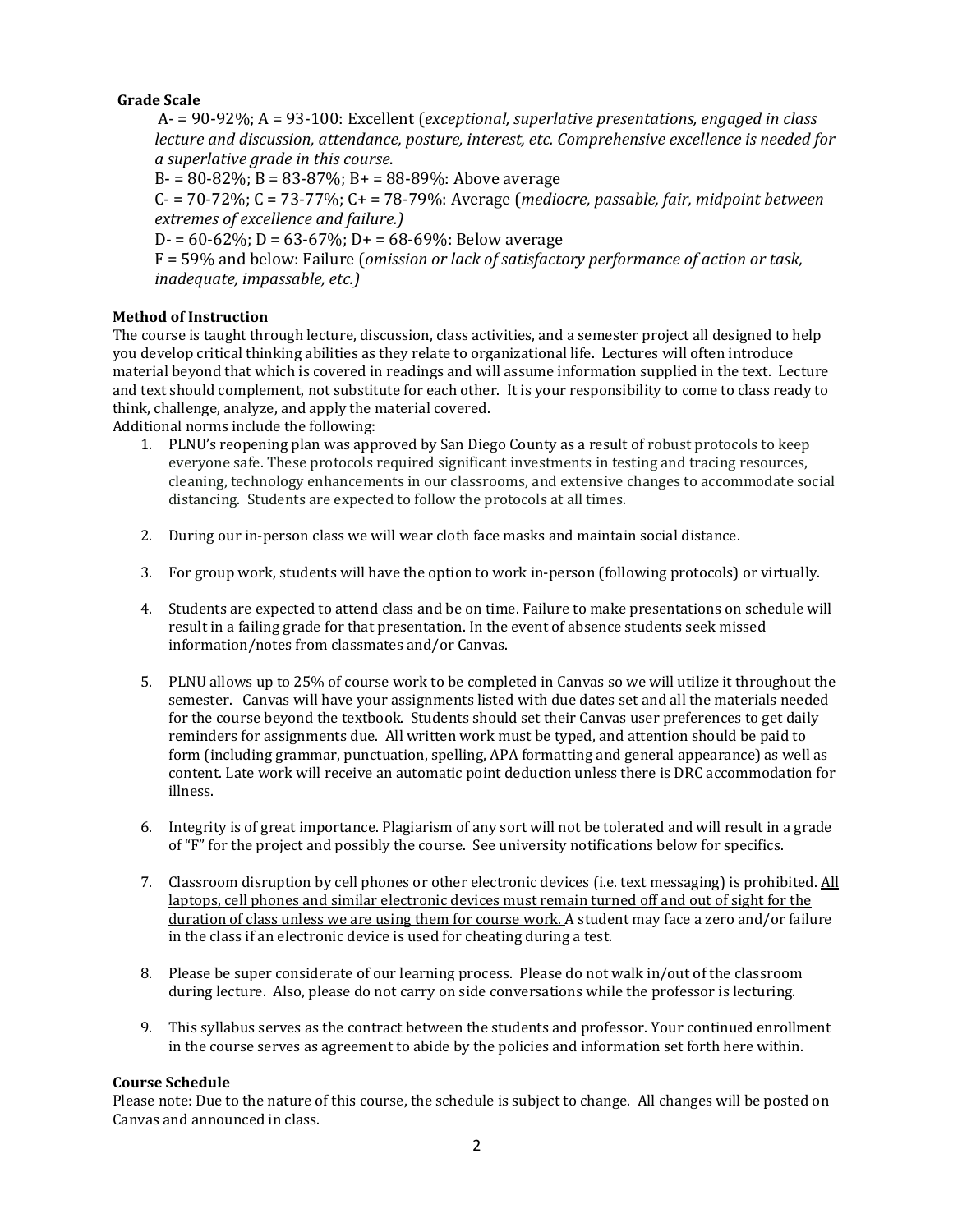| Date      | Plan for the Week               | Preparation for the Week                |
|-----------|---------------------------------|-----------------------------------------|
| Session 1 | Course Intro                    | Read Syllabus and Text Overview         |
|           |                                 | Pre-read Chapter 1                      |
| Week of   | *Personal Introductions on 3/4  |                                         |
| March 1   |                                 | Write and present personal intro        |
|           |                                 |                                         |
|           |                                 | Complete Practicum Assignment #1        |
| Session 2 | Chapter 1:                      | Read Chapter 1 and complete Interactive |
| Week of   | <b>Foundations of Nonverbal</b> | Lesson                                  |
| March 8   | Communication (NC)              |                                         |
|           |                                 | Pre-read Chapter 2                      |
| Session 3 | Chapter 2:                      | Read Chapter 2 and complete Interactive |
| Week of   | NC Development: A Reflexive     | Lesson                                  |
| March 15  | Approach                        |                                         |
|           |                                 | Pre-read Chapter 3                      |
| Session 4 | Chapter 3:                      | Read Chapter 3 and complete Interactive |
| Week of   | Environment as NC: Our          | Lesson                                  |
| March 22  | Perceptions and Reactions       |                                         |
|           |                                 | Pre-read Chapter 4                      |
|           |                                 | Complete Practicum Assignment #2        |
| Session 5 | Chapter 4:                      | Read Chapter 1 and complete Interactive |
| Week of   | Proxemics: Our Use of Space     | Lesson                                  |
| March 29  |                                 |                                         |
|           |                                 | Exam 1 (Chapters 1-4)                   |
|           |                                 | Pre-read Chapter 5                      |
| Session 6 | Chapter $\overline{5}$ :        | Read Chapter 5 and complete Interactive |
|           | Physical Appearance: The Body   | Lesson                                  |
| Week of   | as NC                           |                                         |
| April 5   |                                 | Complete Practicum Assignment #3        |
|           |                                 |                                         |
|           |                                 | Pre-read Chapter 6                      |
| Session 7 | Chapter 6:                      | Read Chapter 6 and complete Interactive |
|           | Kinesics: Body Movement,        | Lesson                                  |
| Week of   | <b>Gestures, and Posture</b>    |                                         |
| April 12  |                                 | Complete Practicum Assignment #4        |
|           |                                 | Pre-read Chapter 7                      |
| Session 8 | Chapter 7:                      | Read Chapter 7 and complete Interactive |
|           | Face and Eyes: Revealing,       | Lesson                                  |
| Week of   | Modifying, and Deceiving        |                                         |
| April 19  |                                 |                                         |
|           |                                 | Pre-read Chapter 8                      |
| Session 9 | Chapter 8:                      | Read Chapter 8 and complete Interactive |
|           | Touch: Our Bodies in Contact    | Lesson                                  |
| Week of   |                                 |                                         |
| April 26  |                                 | Exam 2 (chapters 5-8)                   |
|           |                                 | Pre-read Chapter 9                      |
|           |                                 |                                         |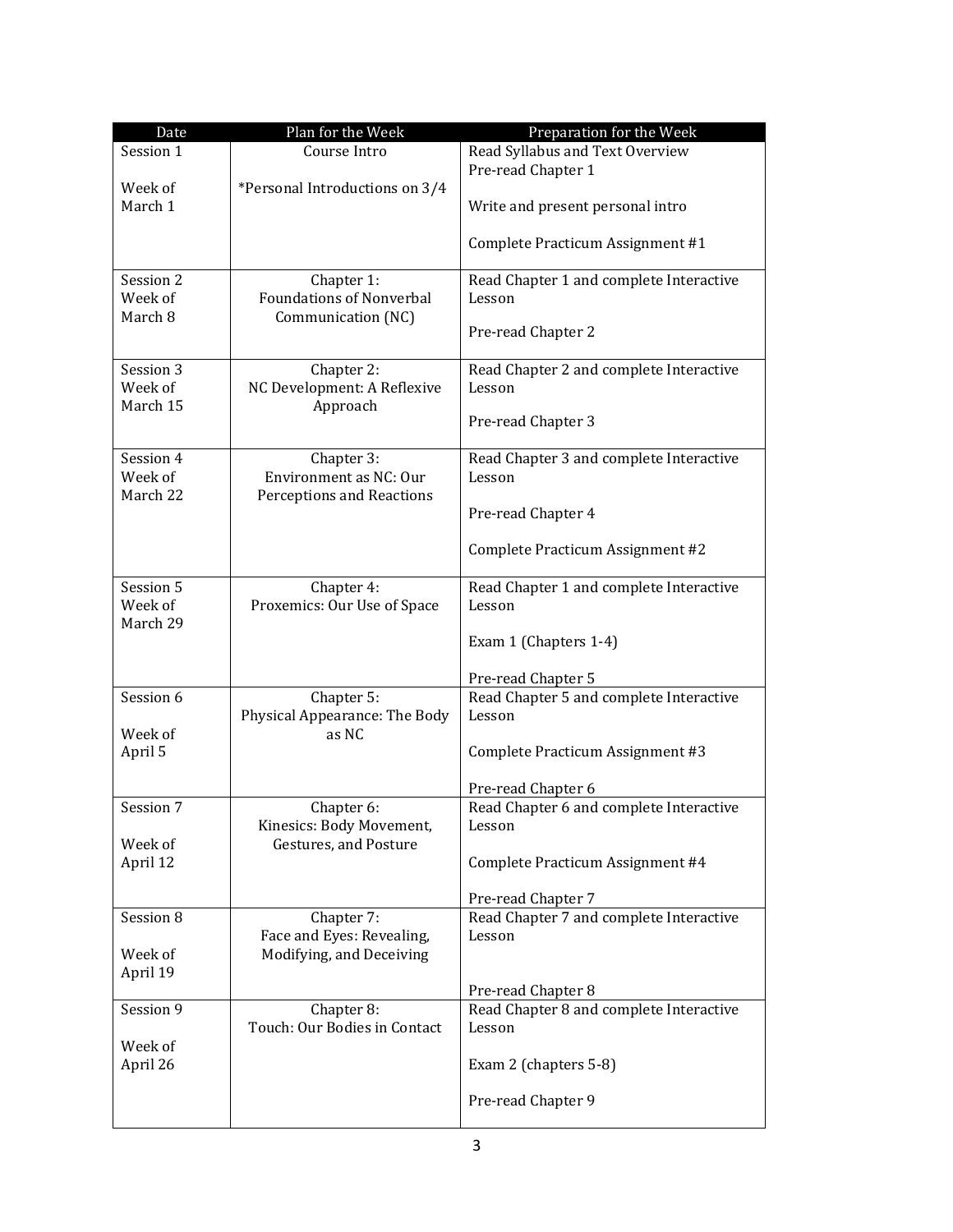|                                      |                                                                                                                       | Decide on direction for research paper                                                                                                                   |
|--------------------------------------|-----------------------------------------------------------------------------------------------------------------------|----------------------------------------------------------------------------------------------------------------------------------------------------------|
| Session 10<br>Week of<br>May 3       | Chapter 9:<br>Vocalics: Our Voices Speak<br>Nonverbal Volumes                                                         | Read Chapter 9 and complete Interactive<br>Lesson<br>Article Review: Leveraging the Power of<br>Nonverbal Communication<br><b>Outline Research Paper</b> |
| Session 11<br>Week of<br>May 10      | <b>Application Time!</b><br>Research Paper Due 5/16                                                                   | Pre-read Chapter 10<br>Write and submit Research Paper                                                                                                   |
| Session 12<br>Week of<br>May 17      | Chapter 10:<br>Nonverbal Communication,<br>Technology, and Social Media                                               | Read Chapter 10 and complete Interactive<br>Lesson<br>Complete Practicum Assignment #5<br>Pre-read Chapter 11                                            |
| Session 13<br>1<br>Week of<br>May 24 | Chapter 11:<br>Nonverbal Communication in<br>Professional and Educational<br>Contexts<br><b>Culture Presentations</b> | Read Chapter 11 and complete Interactive<br>Lesson<br>Pre-read Chapter 12                                                                                |
| Session 14<br>Week of<br>May 31      | Chapter 12:<br>Nonverbal Communication:<br>Relationships                                                              | Read Chapter 12 and complete Interactive<br>Lesson<br>Complete Practicum Assignment #6<br>Prepare for Exam 3 (chapters 9-12)                             |
| Week of<br>June 7<br>Final Exams     | Exam 3                                                                                                                | Course Conclusion/Evaluation                                                                                                                             |

# **University Notifications**

#### *Attendance & Participation*

Regular and punctual attendance at all classes is considered essential to optimum academic achievement. If the student is absent from more than 10 percent of class meetings (including online sessions), the faculty member has the option of filing a written report which may result in de-enrollment. If the absences exceed 20 percent, the student may be de-enrolled without notice. If the date of de-enrollment is past the last date to withdraw from a class, the student will be assigned a grade of W or WF consistent with university policy in the grading section of the catalog. For further information please reference the Academic Policies in the academic catalog.

## *Course Credit Hour Information*

In the interest of providing sufficient time to accomplish the stated Course Learning Outcomes, this class meets the PLNU credit hour policy for a 3-unit class delivered over 15 weeks. It is anticipated that students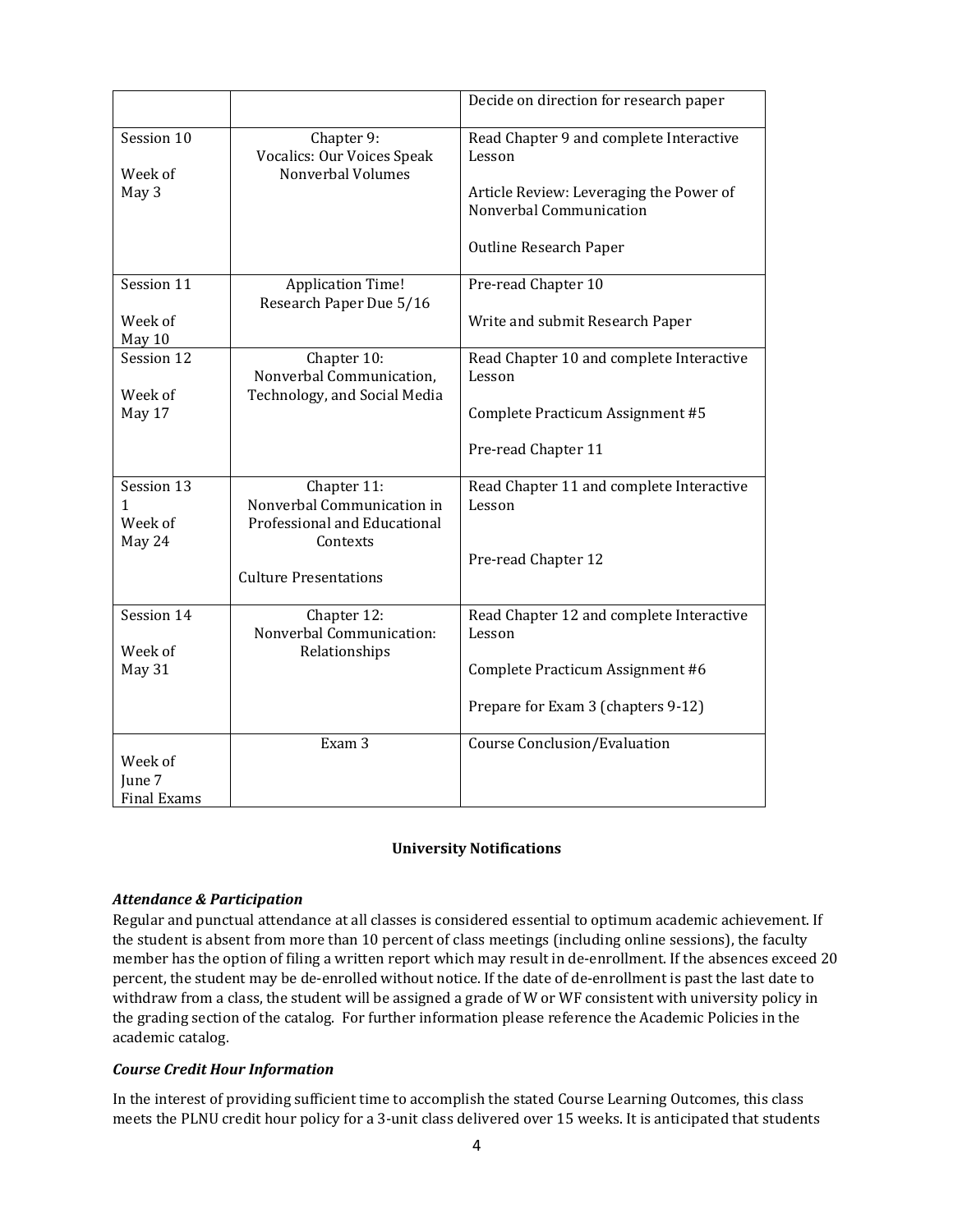will spend a minimum of 37.5 participation hours per credit hour on their coursework. For this course, students will spend an estimated 113 total hours meeting the course learning outcomes. The time estimations are provided in the Canvas modules.

## *State Authorization*

State authorization is a formal determination by a state that Point Loma Nazarene University is approved to conduct activities regulated by that state. In certain states outside California, Point Loma Nazarene University is not authorized to enroll online (distance education) students. If a student moves to another state after admission to the program and/or enrollment in an online course, continuation within the program and/or course will depend on whether Point Loma Nazarene University is authorized to offer distance education courses in that state. It is the student's responsibility to notify the institution of any change in his or her physical location. Refer to the map on State Authorization to view which states allow online (distance education) outside of California.

## *Incompletes and Late Assignments*

All assignments are to be submitted/turned in by the beginning of the class session when they are due including assignments posted in Canvas. Incompletes will only be assigned in extremely unusual circumstances.

# *PLNU Copyright Policy*

Point Loma Nazarene University, as a non-profit educational institution, is entitled by law to use materials protected by the US Copyright Act for classroom education. Any use of those materials outside the class may violate the law.

## *PLNU Academic Honesty Policy*

Students should demonstrate academic honesty by doing original work and by giving appropriate credit to the ideas of others. Academic dishonesty is the act of presenting information, ideas, and/or concepts as one's own when in reality they are the results of another person's creativity and effort. A faculty member who believes a situation involving academic dishonesty has been detected may assign a failing grade for that assignment or examination, or, depending on the seriousness of the offense, for the course. Faculty should follow and students may appeal using the procedure in the university Catalog. See Academic Policies for definitions of kinds of academic dishonesty and for further policy information.

#### *PLNU Academic Accommodations Policy*

While all students are expected to meet the minimum standards for completion of this course as established by the instructor, students with disabilities may require academic adjustments, modifications or auxiliary aids/services. At Point Loma Nazarene University (PLNU), these students are requested to register with the Disability Resource Center (DRC), located in the Bond Academic Center (DRC@pointloma.edu or 619-849-2486). The DRC's policies and procedures for assisting such students in the development of an appropriate academic adjustment plan (AP) allows PLNU to comply with Section 504 of the Rehabilitation Act and the Americans with Disabilities Act. Section 504 prohibits discrimination against students with special needs and guarantees all qualified students equal access to and benefits of PLNU programs and activities. After the student files the required documentation, the DRC, in conjunction with the student, will develop an AP to meet that student's specific learning needs. The DRC will thereafter email the student's AP to all faculty who teach courses in which the student is enrolled each semester. The AP must be implemented in all such courses.

If students do not wish to avail themselves of some or all of the elements of their AP in a particular course, it is the responsibility of those students to notify their professor in that course. PLNU highly recommends that DRC students speak with their professors during the first two weeks of each semester about the applicability of their AP in that particular course and/or if they do not desire to take advantage of some or all of the elements of their AP in that course.